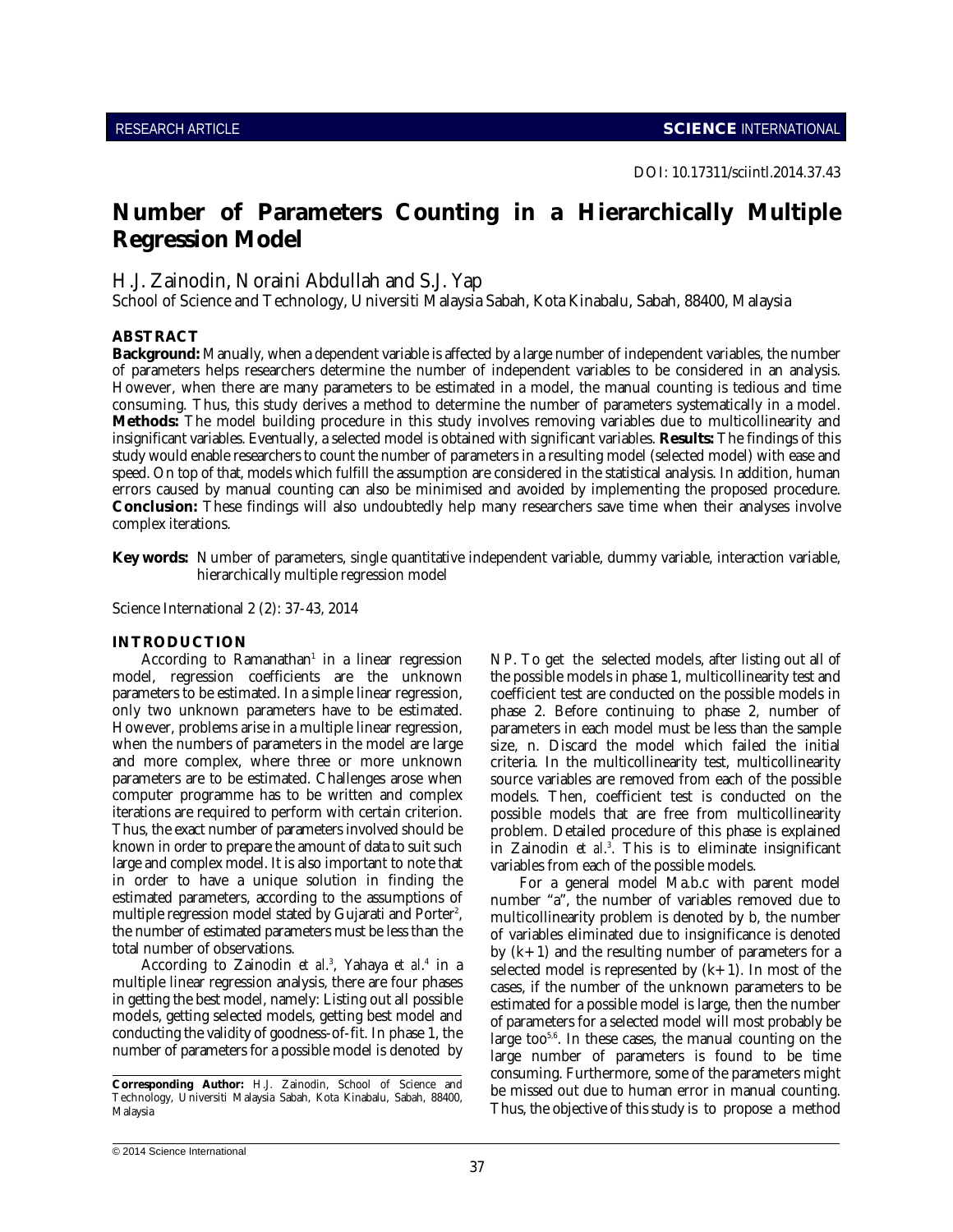$(k+1)$ . The information of the NP, b and c is useful in getting the number of parameters for a selected model,  $(k+1)$ .

According to Gujarati and Porter<sup>2</sup>, a simple linear regression model without any interaction variable can be written as follows:

$$
Y = \mathfrak{F}_0 + \mathfrak{F}_1 X_1 + u \tag{1}
$$

where, Y is dependent variable,  $\$_0$  and  $\$_1$  are regression coefficients and they are the unknown parameters to be estimated,  $\mathbf{X}_1$  is single quantitative independent variable and u is error term. So, it can be observed that there are two unknown parameters to be estimated in Eq. 1. This equation can also be written in the form as follows:

$$
Y\,=\,f(X_{\scriptscriptstyle 1})
$$

Next, a hierarchically multiple linear regression  $\mathbf{models}^7$  with interaction variable can be written as follows:

$$
Y = \mathbf{\$}_0 + \mathbf{\$}_1 X_1 + \mathbf{\$}_2 X_2 + \mathbf{\$}_{12} X_{12} + u \tag{2}
$$

where, Y is dependent variable,  $\$_0, \; \$_1, \; \$_2$  and  $\$_{12}$  are regression coefficients and they are the unknown parameters to be estimated,  $\mathbf{X}_1$  and  $\mathbf{X}_2$  are single quantitative independent variables,  $X_{12}$  is first-order interaction variable and u is error term. Thus, it can be seen that there are four unknown parameters to be estimated in Eq. 2. This equation can also be written in the following form:

$$
Y = f(X_1, X_2, X_{12})
$$

Next, an example for a linear regression model with interaction variables and dummy variables is shown as follows:

$$
Y = \, \$_0 + \, \$_1X_1 + \, \$_2X_2 + \, \$_12X_{12} + \, \$_D D + \, \$_1DX_1D + \, \$_2DX_2D + u \tag{3}
$$

where, Y is dependent variable,  $\$_0, \, \$_1, \, \$_2 \, \$_{12}, \, \$_{D}, \, \$_{1D}$  and  $\$_{2D}$  are regression coefficients and they are the unknown

to count the number of parameters for a selected model, and parameters to be estimated,  $X_1$  and  $X_2$  are single quantitative independent variables,  $X_{12}$  is first-order interaction variable, D is single independent dummy variable,  $\rm X_iD$  is first-order interaction variable of  $\rm X_i$  and D,  $\rm X_2D$  is first-order interaction variable of  $\rm X_2$  and  $\rm D$  and u is error term. Therefore, it can be observed that there are seven unknown parameters to be estimated in Eq. 3. This equation can also be written as follows:

$$
Y = f(X_1, X_2, X_{12}, D, X_1D, X_2D)
$$

Equation 1-3 can be written in general model in the form:

$$
Y = S_0 + S_1 W_1 + S_2 W_2 + ... + S_k W_k + u \tag{4}
$$

where,  $S_0$  is the intercept and  $S_i$  is the jth partial regression coefficient of the corresponding independent variable  $W_i$  for  $j = 1, 2, \ldots, k$ .

According to Zainodin *et al.*<sup>3</sup>, independent variable  $\mathrm{W}_{\mathrm{i}}$  included the single independent variables, interaction variables, generated variables, dummy variables and transformed variables. In this study,  $(k+1)$  denotes number of parameters for a selected model. The corresponding labels of the general model in Eq. 4-3 are shown in Table 1.

From Table 1, it is known that  $\$_0$  represents the  $\mathsf{S}_0$ in the general model,  $\$_1$  represents the  $\mathsf{S}_1$  and the same goes to other estimated parameters in Table 1. Variable  $X_1$ in Eq. 3 represents  $\mathrm{W}_\text{\tiny{1}}$  in the general model and the same goes to other variables in Table 1.

Instead of counting the number of parameters one by one as above, a equation to count the number of parameters in model without interaction variable and in model with interaction variable is proposed in this study. The Eq. 5 is presented as follows:

$$
NP = \begin{cases} g+h+1, \ v=0\\ \sum_{i=1}^{v+1} C_i + (g+1)h+1, \ v=1, 2,... \end{cases}
$$
 (5)

where, NP is number of parameters for a possible model, g is number of single independent quantitative variables, h is number of single independent dummy variables and v is highest order of interaction (between single

| Table 1: Corresponding labels of general model and Eq. 3 |               |      |                       |                   |  |
|----------------------------------------------------------|---------------|------|-----------------------|-------------------|--|
|                                                          | Coefficients  |      | Independent variables |                   |  |
| No. of independent variables (k)                         | General model | Eq.3 | General model         | Eq. 3             |  |
|                                                          |               |      |                       |                   |  |
|                                                          |               |      | W                     | л                 |  |
|                                                          |               |      | W.                    |                   |  |
|                                                          |               |      | W,                    | $\mathbf{A}_{12}$ |  |
|                                                          |               |      |                       |                   |  |
|                                                          |               |      |                       | X,D               |  |
| 6                                                        |               |      | W.                    | X,D               |  |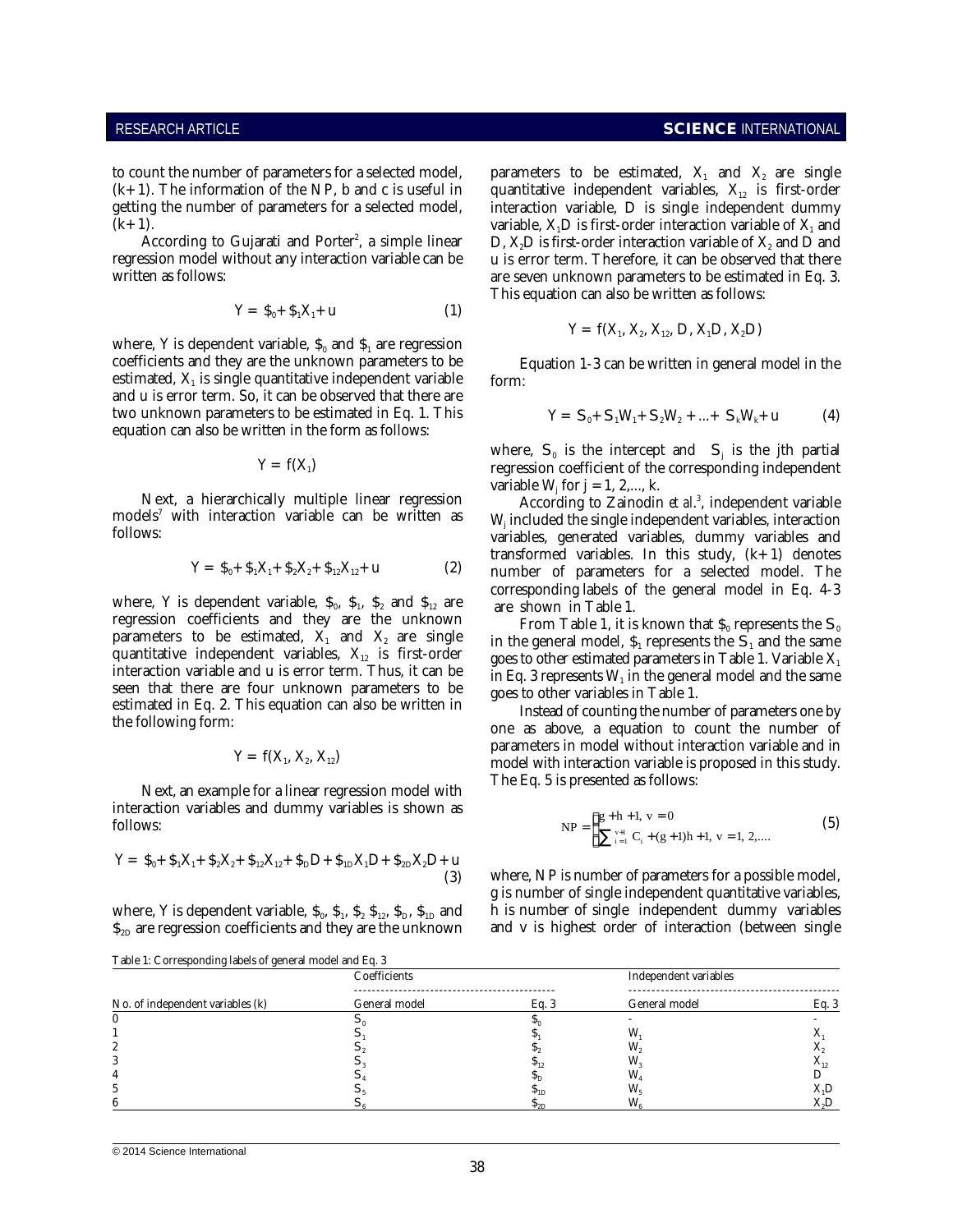independent quantitative variable) in the model. Here, v = 0 denotes model without interaction variable (or model with zero-order interaction variable) and For simplicity, consider another example for  $v = 1$ , 2, $\ddot{v}$  denotes model with first or higher order calculating the number of parameters in a model without interaction variable(s). Hence, Eq. 5 can now be tested in an interaction variable. Considering Eq. 7 which is a the following instances to prove its validity in counting model with zero-order interaction variable (or v equals the number of parameters in a hierarchically multiple to 0), number of single quantitative independent variable, regression model. The aim of this study is to propose a g equals to 8 and number of single dummy variable, h method to count the number of parameters for a selected equals to 10, as follows: model,  $(k+1)$ . The information of the NP, b and c is useful in getting the number of parameters for a selected model,  $(k+1)$ .

of the equation as mentioned in previous section. In  $\overline{A}$ , G, H and S are 10 single dummy variables. Then, the order to achieve a model free from multicollinearity following is obtained: effects and insignificant effects the following 4 phase model building procedure is implemented (details can be found  $in<sup>3, 4</sup>$ ).

- 
- 
- 
- 

revealed the parameters of independent variables measure equals to 2 and number of single dummy variable, h multicollinearity effect between independent variables equals to 5 is presented in Eq. 8: parameters and structural parameters. As discussed in earlier section, the number of parameters is very important before arriving at a selected and best model. Thus, some illustrations follow:

**Models without interaction variable:** Here, the following models are considered without interaction variable or with zero-order interaction variable. As pointed out earlier in Eq. 5, the number of parameters in the case of model without interaction variable (or  $v = 0$ ) can be computed using  $g+h+1$ . For instance, consider Eq. 6, a model with zero-order interaction variable (or v equals to 0), number of single quantitative independent variable, g equals to 1 and number of single dummy variable, h equals to 5, as follows:

$$
Y = f(X_1, D, B, R, A, G)
$$
 (6)

where, Y is a dependent variable,  $X_1$  is a single quantitative independent variable  $(g = 1)$  and D, B, R, A and G are 5 single dummy variables  $(h = 5)$ . Then, total number of parameters involved is:

# RESEARCH ARTICLE **SCIENCE** INTERNATIONAL

$$
NP = g+h+1 = 7
$$

$$
Y = f(X_1, X_2, X_3, X_4, X_5, X_6, X_7, X_8, B, C, L, E,W, K, A, G, H, S)
$$
 (7)

**MATERIALS AND METHODS** where,  $X_1$ ,  $X_2$ ,  $X_3$ ,  $X_4$ ,  $X_5$ ,  $X_6$ ,  $X_7$  and  $X_8$  are single This will help to better understand the application quantitative independent variables and B, C, L, E, W, K,

$$
NP = g + h + 1 = 19
$$

**C Phase 1:** All possible models **nodels** models with interaction variable (i.e.,  $v = 1, 2, \ddot{y}$ ) in this C **Phase 2:** Selected model subsection. According to the equation mentioned in Multicollinearity test and coefficient test (Include Eq. 5, it is known that the number of parameters in a NPM is Near Perfect Multicollinearity test and model with interaction variable is calculated in a NPC is Near Perfect Collinearity test) different way from a model without interaction variable. C **Phase 3:** Best model **A** few examples are presented to provide better C **Phase 4:** Goodness-of-fit **A** few examples are presented to provide better C **Phase 4:** Goodness-of-fit understanding of this equation. For instance, model with **Randomness test and normality test:** This study also number of single quantitative independent variable, g **Models with interaction variable:** Now, consider interaction variable up to first-order (i.e., v equals to 1),

$$
Y = f(X_2, X_4, X_{24}, D, B, R, A, G, X_2D, X_2B, X_2R, X_2A, X_2G, X_4D, X_4B, X_4R, X_4A, X_4G)
$$
 (8)

where,  $X_2$  and  $X_4$  are single quantitative independent variables, D, B, R, A and G are single dummy variables and  $X_{24}$ ,  $X_2D$ ,  $X_2B$ ,  $X_2R$ ,  $X_2A$ ,  $X_2G$ ,  $X_4D$ ,  $X_4B$ ,  $X_4R$ ,  $X_4A$  and X4G are first-order interaction variables. Then, this led to:

NP = 
$$
\sum_{i=1}^{v+1} {^g}C_i + [(g+1)h+1]
$$
  
\n=  $\sum_{i=1}^{1+1} {^2}C_i + [(2+1)5+1]$   
\n=  $(\sum_{i=2}^{2} {^2}C_i) + 16$   
\n=  ${^2}C_1 + {^2}C_2$  + 16  
\n= 19 (Total No. of parameters as in Eq. 8)

Next, consider a larger model with higher order of interaction variable, for instance, a model with fifth-order interaction (i.e., v equals to 5), number of

<sup>© 2014</sup> Science International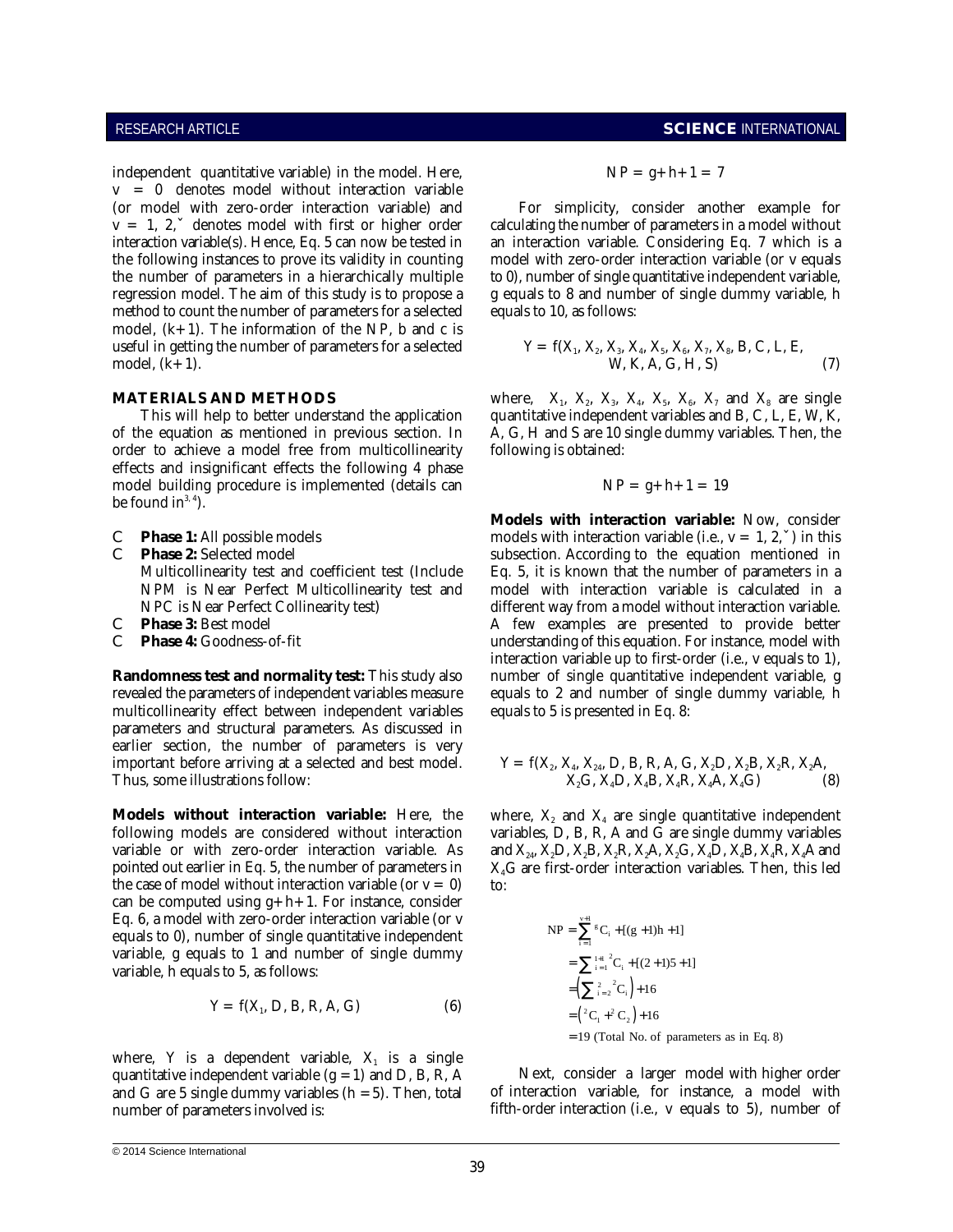single quantitative independent variable, g equals to 6 and number of single dummy variable, h equals to 5 as  $X_{17}$ ,  $X_{23}$ ,  $X_{24}$ ,  $X_{25}$ ,  $X_{26}$ ,  $X_{27}$ ,  $X_{34}$ ,  $X_{35}$ ,  $X_{36}$ ,  $X_{37}$ ,  $X_{45}$ ,  $X_{46}$ ,  $X_{47}$ , presented in Eq. 9:  $X_{56}, X_{57}, X_{67}, X_{67}, X_{123}, X_{124}, X_{125}, X_{126}, X_{124}, X_{136}, X_{136}, X_{136}$ 

X , X , X , X , X , X , X , X , X , X , X , X , X , X , X , X , X , X , X , X , <sup>126</sup> <sup>134</sup> <sup>135</sup> <sup>136</sup> <sup>145</sup> <sup>146</sup> <sup>156</sup> <sup>234</sup> <sup>235</sup> <sup>236</sup> <sup>245</sup> 1246 1247 1256 1257 1267 1345 1346 1347 1356 X , X , X , X , X , X , X , X , X , X , X , X , X , X , X , X , X , X , X , <sup>1246</sup> <sup>1256</sup> <sup>1345</sup> <sup>1346</sup> <sup>1356</sup> <sup>1456</sup> <sup>2345</sup> <sup>2346</sup> <sup>2356</sup> <sup>2456</sup> 2357 2367 2456 2457 2467 2567 3456 3457 3467 X , X , X , X , X , X , X , X , D, B, X , X , X , X , X , X , X , X , X , <sup>3456</sup> <sup>12345</sup> <sup>12346</sup> <sup>12356</sup> <sup>12456</sup> <sup>13456</sup> <sup>23456</sup> <sup>123456</sup> 3567 4567 12345 12346 12347 12356 12357 12367 12456 X A, X G, X D, X B, X R, X A, X G, X D, X B, X , X , X , X , X , X , X , <sup>2</sup> <sup>2</sup> <sup>3</sup> <sup>3</sup> <sup>3</sup> <sup>3</sup> <sup>3</sup> <sup>4</sup> <sup>4</sup> 23457 23467 23567 24567 34567 123456 123457

quantitative independent variables,  $X_{12}$ ,  $X_{13}$ ,  $X_{14}$ ,  $X_{15}$ ,  $X_{16}$ ,  $X_{23}$ ,  $X_{24}$ ,  $X_{25}$ ,  $X_{26}$ ,  $X_{34}$ ,  $X_{35}$ ,  $X_{36}$ ,  $X_{45}$ ,  $X_{46}$   $X_{56}$ ,  $X_{1}D$ ,  $X_{1}B$ ,  $X_{1}R$ ,  $X_1A, X_1G, X_2D, X_2B, X_2R, X_2A, X_2G, X_3D, X_3B, X_3R, X_3A,$  $X_3G, X_4D, X_4B, X_4R, X_4A, X_4G, X_5D, X_5B, X_5R, X_5A, X_5G, X_6K, X_7A, X_7G, X_7H, X_7S)$  (10)  $X_6$ D,  $X_6$ B,  $X_6$ R,  $X_6$ A and  $X_6$ G are first-order interaction variables,  $X_{123}$ ,  $X_{124}$ ,  $X_{125}$ ,  $X_{126}$ ,  $X_{134}$ ,  $X_{135}$ ,  $X_{136}$ ,  $X_{145}$ ,  $X_{146}$ ,  $X_{156}$ ,  $X_{234}$ ,  $X_{235}$ ,  $X_{236}$ ,  $X_{245}$ ,  $X_{246}$ ,  $X_{256}$ ,  $X_{345}$ ,  $X_{346}$ ,  $X_{356}$  and  $X_{456}$  are second-order interaction variables,  $X_{1234}$ ,  $X_{1235}$ ,  $X_{1236}$ ,  $X_{1245}$ , interaction variable. Then, total number of parameters:  $X_{1246}$ ,  $X_{1256}$ ,  $X_{1345}$ ,  $X_{1346}$ ,  $X_{1356}$ ,  $X_{1456}$ ,  $X_{2345}$ ,  $X_{2346}$ ,  $X_{2356}$ ,  $X_{2456}$  and  $X_{3456}$  are third-order interaction variables,  $X_{12345}$   $X_{12346}$  $X_{12356}$ ,  $X_{12456}$ ,  $X_{13456}$  and  $X_{23456}$  are fourth-order interaction variables and  $X_{123456}$  is fifth-order interaction variable. Then, total number of parameters:

NP = 
$$
\sum_{i=1}^{v+1} {^{8}C_i} + [(g+1)h+1]
$$
  
= 
$$
\sum_{i=1}^{5+1} {^{6}C_i} + [(6+1)5+1]
$$
  
= 
$$
\left(\sum_{i=1}^{6} {^{6}C_i}\right) + 36
$$
  
= 99

Lastly, consider another example of a larger model The proposed equation defined in Eq. 5 is especially which has interaction variable up to 6th order and nine useful in counter checking the variables when listing all single dummy variables. Consider Eq. 1, a model with of the possible models in an analysis. This is because highest order of interaction, v equals to 6, number of some of the variables might be missed out when there are single quantitative independent variable, g equals to 7 and a large number of parameters involved in a possible number of single dummy variable, h equals to 9. model. Table 2 shows all the possible models for an

### RESEARCH ARTICLE **SCIENCE** INTERNATIONAL

 $\rm Y = \, f(X_1,\,X_2,\,X_3,\,X_4,\,X_5,\,X_6,\,X_{12},\,X_{13},\,X_{14},\,X_{15},\,X_{16},\,X_{23},\,X_{24},\qquad\qquad X_{245},\,X_{246},\,X_{247},\,X_{256},\,X_{257},\,X_{267},\,X_{345},\,X_{346},\,X_{347},\,X_{356},$  $\mathrm{X_{25},\,X_{26},\,X_{34},\,X_{35},\,X_{36},\,X_{45},\,X_{46},\,X_{56},\,X_{123},\,X_{124},\,X_{125},\qquad\qquad X_{357},\,X_{367},\,X_{456},\,X_{457},\,X_{467},\,X_{567},\,X_{1234},\,X_{1235},\,X_{1236},\,X_{1237},\,X_{1245},\,X_{1256},\,X_{1265},\,X_{127},\,X_{1285},\,X_{129$  $\mathrm{X_{246},\, X_{256},\, X_{345},\, X_{346},\, X_{356},\, X_{456},\, X_{1234},\, X_{1235},\, X_{1236},\, X_{1245},\qquad \qquad \mathrm{X_{1357},\, X_{1367},\, X_{1456},\, X_{1457},\, X_{1467},\, X_{1567},\, X_{2345},\, X_{2346},\, X_{2347},\, X_{2356},}\$ R, A, G, X D, X B, X R, X A, X G, X D, X B, X R, X , X , X , X , X , X , X , X , X , <sup>1</sup> <sup>1</sup> <sup>1</sup> <sup>1</sup> <sup>1</sup> <sup>2</sup> <sup>2</sup> <sup>2</sup> 12457 12467 12567 13456 13457 13467 13567 14567 23456  $X_4R, X_4A, X_4G, X_5D, X_5B, X_5R, X_5A, X_5G, X_6D, \hspace{1cm} X_{123467}, X_{123567}, X_{124567}, X_{134567}, X_{234567}, X_{1234567}, B, C, E, W, K,$  $X_1, X_5, D, X_5, D, X_5, D, X_5, A, X_5, A, X_6, D,$ <br>  $X_1, X_2, X_3, B, X_4, X_5, A, X_6, D,$ <br>  $X_6, X_7, X_1, X_2, X_3, A, X_4, X_5, A, X_6, D,$ <br>  $X_7, X_8, X_9, X_1, X_2, X_3, A, X_4, X_5, X_6, X_7, X_8, X_9, X_9, X_1, X_2, X_3, X_4, X_5, X_6, X_7, X_8, X_9, X_9, X_1, X_$ In Eq. 9,  $X_1$ ,  $X_2$ ,  $X_3$ ,  $X_4$ ,  $X_5$  and  $X_6$  are single  $X_3B$ ,  $X_3C$ ,  $X_3E$ ,  $X_3W$ ,  $X_3K$ ,  $X_3A$ ,  $X_3G$ ,  $X_3H$ ,  $X_3S$ ,  $X_4B$ ,  $Y = f(X_1, X_2, X_3, X_4, X_5, X_6, X_7, X_{12}, X_{13}, X_{14}, X_{15}, X_{16},$  $X_{137}$ ,  $X_{145}$ ,  $X_{146}$ ,  $X_{147}$ ,  $X_{156}$ ,  $X_{157}$ ,  $X_{167}$ ,  $X_{234}$ ,  $X_{235}$ ,  $X_{236}$ ,  $X_{237}$ ,  $1\mu$ ,  $\Lambda_1$ C,  $\Lambda_1$ E,  $\Lambda_1$ W,  $\Lambda_1$ IX,  $\Lambda_1$ A,  $\Lambda_1$ G,  $\Lambda_1$  $X_1S$ ,  $X_2B$ ,  $X_2C$ ,  $X_2E$ ,  $X_2W$ ,  $X_2K$ ,  $X_2A$ ,  $X_2G$ ,  $X_2H$ ,  $X_2S$ ,  $X_4C$ ,  $X_4E$ ,  $X_4W$ ,  $X_4K$ ,  $X_4A$ ,  $X_4G$ ,  $X_4H$ ,  $X_4S$ ,  $X_5B$ ,  $X_5C$ ,  $X_{5}E$ ,  $X_{5}W$ ,  $X_{5}K$ ,  $X_{5}A$ ,  $X_{5}G$ ,  $X_{5}H$ ,  $X_{5}S$ ,  $X_{6}B$ ,  $X_{6}C$ ,  $X_{6}E$ ,  $X_6W$ ,  $X_6K$ ,  $X_6A$ ,  $X_6G$ ,  $X_6H$ ,  $X_6S$ ,  $X_7B$ ,  $X_7C$ ,  $X_7E$ ,  $X_7W$ ,  $X_7K$ ,  $X_7A$ ,  $X_7G$ ,  $X_7H$ ,  $X_7S$ )

,  $\rm{X_{236},\ X_{245},\ X_{246},\ X_{256},\ X_{345},\ X_{346},\ X_{356} \ and\ X_{456} \ are\ \_\$  are  $\_\$  are  $5th$  order interaction variables and  $\rm{X_{1234567}}$  is a  $6th$  order Here,  $X_{\scriptscriptstyle{123456}}, X_{\scriptscriptstyle{123457}}, X_{\scriptscriptstyle{123467}}, X_{\scriptscriptstyle{123567}}, X_{\scriptscriptstyle{124567}}, X_{\scriptscriptstyle{134567}} \, \rm{and} \, X_{\scriptscriptstyle{234567}}$ 

NP = 
$$
\sum_{i=1}^{v+1} {^{g}C_{i} + [(g+1)h+1]}
$$
  
= 
$$
\left(\sum_{i=1}^{6+1} {^{7}C_{i}}\right) + 73
$$
  
= 
$$
{^{7}C_{1} + {^{7}C_{2} + {^{7}C_{3} + {^{7}C_{4} + {^{7}C_{5} + {^{7}C_{6} + {^{7}C_{7}}}}}} + 73
$$
  
= 200 (11)

As can be seen from the illustrations, number of parameters calculated using the derived equation tally with that in manual counting.

### **RESULTS AND DISCUSSION**

| Table 2: INO. Of parameters in each of all possible models                        |    |  |  |
|-----------------------------------------------------------------------------------|----|--|--|
| All possible models                                                               | NP |  |  |
| $M1: Y = f(X_1, D)$                                                               |    |  |  |
| $M2: Y = f(X_2, D)$                                                               |    |  |  |
| $M3: Y = f(X_3, D)$                                                               |    |  |  |
| $M4: Y = f(X_1, X_2, D)$                                                          |    |  |  |
| $M5: Y = f(X_1, X_3, D)$                                                          |    |  |  |
| $M6: Y = f(X_2, X_3, D)$                                                          |    |  |  |
| $M7: Y = f(X_1, X_2, X_3, D)$                                                     |    |  |  |
| M8: $Y = f(X_1, X_2, X_1, D, X_1, D, X_2, D)$                                     |    |  |  |
| M9: Y = $f(X_1, X_2, X_1, D, X_1, D, X_2, D)$                                     |    |  |  |
| M10: $Y = f(X_2, X_3, X_2, D, X_2, D, X_3, D)$                                    |    |  |  |
| M11: Y = $f(X_1, X_2, X_3, X_{12}, X_{13}, X_{23}, D, X_1D, X_2D, X_3D)$          |    |  |  |
| M12: Y = $f(X_1, X_2, X_3, X_{12}, X_{13}, X_{23}, X_{123}, D, X_1D, X_2D, X_3D)$ | 12 |  |  |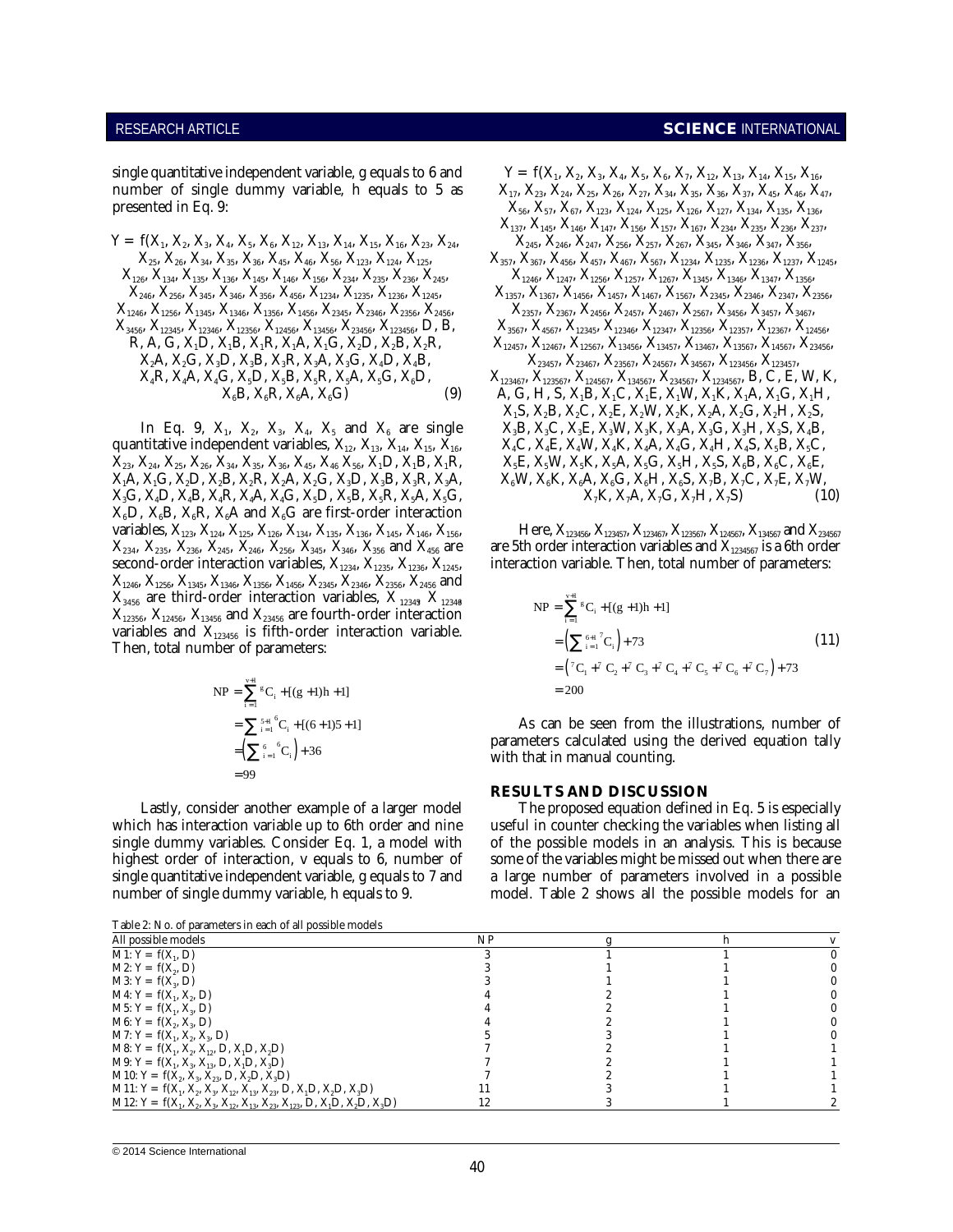variables  $(X_1 \text{ and } X_2)$  and one single dummy variable (D).<br>In Table 2, with the information on g, h and v, the

NP for possible models M1-M12 can be computed by independent variables are less than 0.9500 (except the using Eq. 5. Then, the number of parameters for each of diagonal values). the possible models can be counterchecked by using the By observing the model M32.3, it is found that the computed NP values. For simplicity, each of the 12 number of variables removed due to multicollinearity models can be written in general form as in Eq. 4. problem is 3. Therefore, b for model M32.3 is 3. More

After introducing the equation in counting the number of parameters for a possible model, the way of  $and<sup>4,6,10</sup>$ . Thus the resulting model, M32.3 is free from getting the number of parameters for a selected model, multicollinearity effects and the coefficient test is  $(k+1)$  is presented<sup>8,9</sup>. A model M32, is used as an conducted on the model. The task then is to eliminate illustration and it had also been mentioned earlier in insignificant variables from this model, M32.3. Eq. 3. So, multicollinearity test is conducted on the possible model, model M32. The removal of p-value among other independent variables and is greater multicollinearity source variables from this model are than 0.05 (since the number of single quantitative shown in Table 2-4. This study uses the modified independent variables is greater than 5 and the coefficient

variables (variables with absolute correlation coefficient is called model M32.3.1 as 1 variable is eliminated due to values greater than or equal to 0.9500) are circled. Then, insignificance. Details on the coefficient test can be it is found that variables  $X_{12}$ , D,  $X_1D$  and  $X_2D$  have frequencies 2. So, according to $3$ , model M32 belongs to case B. To avoid confusion between dummy insignificant variable because both the p-values of variable B and case B, case B is represented by case 2 in variable  $\rm X_i$  and D are less than 0.05. From Table 8, it is this study. found that 3 parameters (constant of the model,

study. Based on the removal steps for case 2, variable  $X12$  M32.3.1, or in other words,  $(k+1)$  equals to 3. From the which has the weakest absolute correlation coefficient model name, model M32.3.1; it is noticed that 1 variable with dependent variable Y, if compared to variables D, is eliminated in coefficient test and c equals to 1. As  $X_1D$  and  $X_2D$ , is removed from model M32. The same mentioned earlier in Eq. 3, there are seven unknown removal steps are carried out on the reduced model; parameters to be estimated for model M32, so NP equals

After removing variable  $X_2D$  from model M32.1 in M32.3.1 (i.e., Ma.b.c), the number of parameters  $(k+1)$ <br>Table 4, details correlation coefficients of the reduced for model M32.3.1 can be counterchecked using the model M32.2 are shown in Table 5. It is observed that proposed equationin this study as: each of the variables  $D$  and  $X<sub>1</sub>D$  has the highest frequency of one, respectively. So, it is identified that model M32.2 (k+1) belongs to case III. Therefore, variable  $X<sub>i</sub>$  which has a weaker absolute correlation coefficient with the dependent variable Y is then removed from this model. Thus, the resulting model free from multicollinearity is Therefore, it is shown in Table 8 that the number of M32.3. parameters left in the selected model M32.3.1 is the same

analysis that has two single quantitative independent Table 6 shows that model M32.3 is free from multicollinearity source variables because all the absolute correlation coefficient values between all the

details on the definition of model name can be found in<sup>3</sup>

method in removing multicollinearity source variables test is a two-tail, the level of significance is set at 10%.<br>(excel command: COUNTIF()). This is based on<sup>11</sup> recommendations). Thus, variable  $X_2$ (excel command: COUNTIF()). This is based on<sup>11</sup> recommendations). Thus, variable  $X_2$ In Table 3, all of the multicollinearity source is eliminated from model M32.3 and this reduced model In Table 7, it is found that variable  $X_2$  has the highest found  $in^{8,12,13}$ .

Table 8 shows that model M32.3.1 is free from Similarly, case C is represented by case 3 in this coefficient of variables  $X_i$  and D) are left in model model M32.1, as presented in Table 4. to 7. Thus, by knowing the NP, b and c for model for model M32.3.1 can be counterchecked using the

$$
k+1) = NP-b-c
$$
  
= 7-3-1 (12)  
= 3

Table 3: Process of removing a multicollinearity source variable from model M32

| Parameters       |                |           | $\mathbf{v}$<br>$\Lambda$ | v<br>$\mathbf{A}_{12}$ |           | X <sub>1</sub> D | $X_2D$    |
|------------------|----------------|-----------|---------------------------|------------------------|-----------|------------------|-----------|
|                  |                | 0.8134    | 0.7275                    | 0.7505                 | $-0.8081$ | $-0.7883$        | $-0.7856$ |
| $X_{1}$          | 0.8134         |           | 0.9239                    | 0.9611                 | $-0.6331$ | $-0.5954$        | $-0.5930$ |
| $X_{2}$          | 0.7275         | 0.9239    |                           | 0.9828                 | $-0.5320$ | $-0.5007$        | $-0.4844$ |
| $X_{12}$         | 0.7505         | 0.9611    | 0.9828                    |                        | $-0.5483$ | $-0.5186$        | $-0.5098$ |
| D                | $-0.8081$      | $-0.6331$ | $-0.5320$                 | $-0.5483$              |           | 0.9955           | 0.9930    |
| $X_1D$           | $-0.7883$      | $-0.5954$ | $-0.5007$                 | $-0.5186$              | 0.9955    |                  | 0.9977    |
| X <sub>2</sub> D | $-0.7856$      | $-0.5930$ | $-0.4844$                 | $-0.5098$              | 0.9930    | 0.9977           |           |
| Frequency        |                |           |                           |                        |           | 2                |           |
| Case             | П              |           |                           |                        |           |                  |           |
| Remove           | $\Lambda_{12}$ |           |                           |                        |           |                  |           |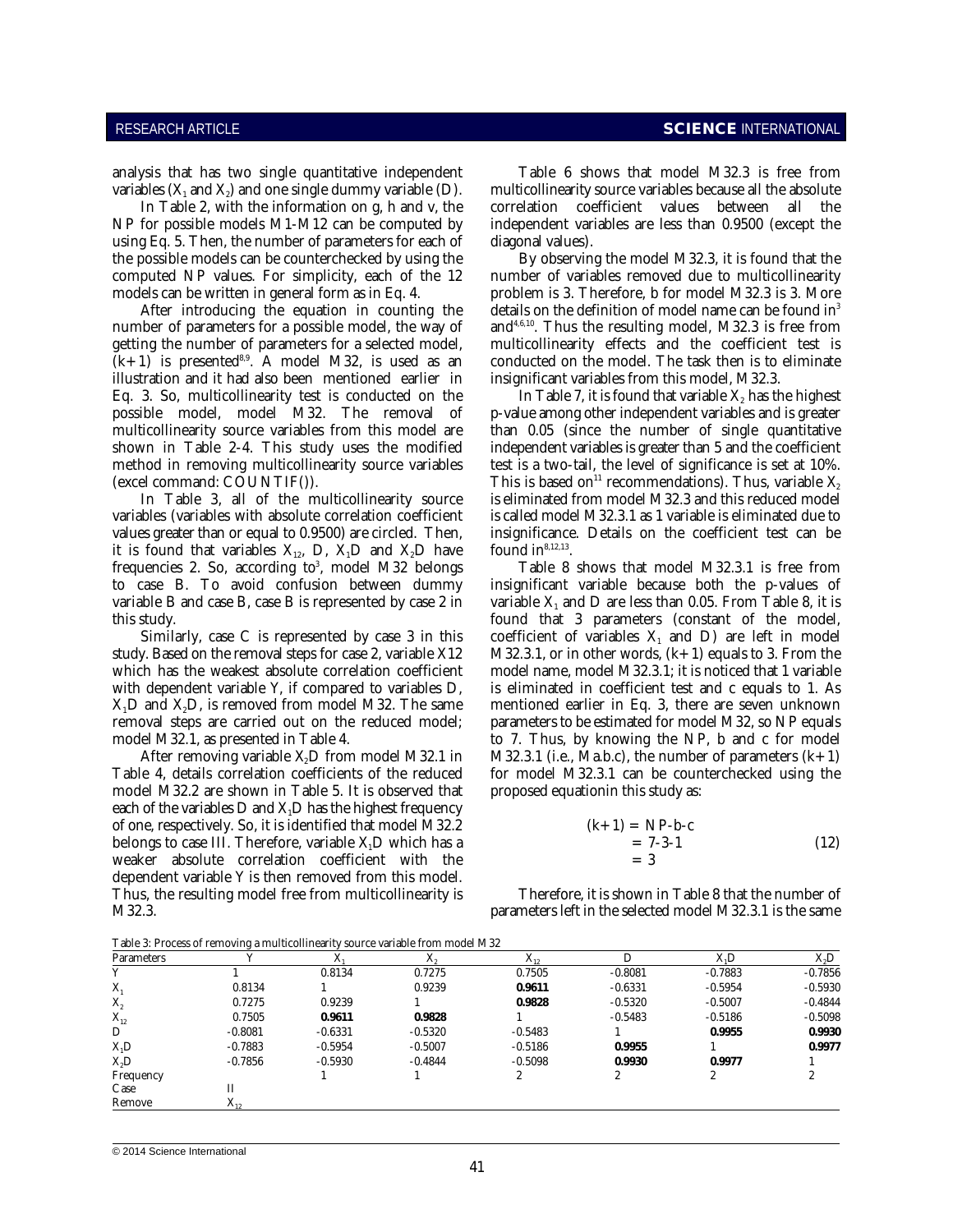# RESEARCH ARTICLE **SCIENCE** INTERNATIONAL

| Parameters       |           |           | Λ.        |           | X.D       | X <sub>2</sub> D |
|------------------|-----------|-----------|-----------|-----------|-----------|------------------|
|                  |           | 0.8134    | 0.7275    | $-0.8081$ | $-0.7883$ | $-0.7856$        |
| $X_{1}$          | 0.8134    |           | 0.9239    | $-0.6331$ | $-0.5954$ | $-0.5930$        |
| $X_{2}$          | 0.7275    | 0.9239    |           | $-0.5320$ | $-0.5007$ | $-0.4844$        |
| D                | $-0.8081$ | $-0.6331$ | $-0.5320$ |           | 0.9955    | 0.9930           |
| $X_1D$           | $-0.7883$ | $-0.5954$ | $-0.5007$ | 0.9955    |           | 0.9977           |
| X <sub>2</sub> D | $-0.7856$ | $-0.5930$ | $-0.4844$ | 0.9930    | 0.9977    |                  |
| Frequency        |           |           |           |           |           |                  |
| Case             |           |           |           |           |           |                  |
| Remove           | X,D       |           |           |           |           |                  |

| Parameters |           | $\Lambda$ | $\Lambda$ |           | X, D      |
|------------|-----------|-----------|-----------|-----------|-----------|
|            |           | 0.8134    | 0.7275    | $-0.8081$ | $-0.7883$ |
| $X_1$      | 0.8134    |           | 0.9239    | $-0.6331$ | $-0.5954$ |
| $X_{2}$    | 0.7275    | 0.9239    |           | $-0.5320$ | $-0.5007$ |
| D          | $-0.8081$ | $-0.6331$ | $-0.5320$ |           | 0.9955    |
| $X_1D$     | $-0.7883$ | $-0.5954$ | $-0.5007$ | 0.9955    |           |
| Frequency  |           |           |           |           |           |
| Case       | Ш         |           |           |           |           |
| Remove     | X, D      |           |           |           |           |

|                        | Table 6: Correlation coefficient matrix of model M32.3 which is free from multicollinearity source variable |           |           |           |  |  |  |
|------------------------|-------------------------------------------------------------------------------------------------------------|-----------|-----------|-----------|--|--|--|
| Parameters             |                                                                                                             |           | 770       |           |  |  |  |
|                        |                                                                                                             | 0.8134    | 0.7275    | -0.8081   |  |  |  |
| A                      | 0.8134                                                                                                      |           | 0.9239    | -0.6331   |  |  |  |
| $\Lambda$ <sup>2</sup> | 0.7275                                                                                                      | 0.9239    |           | $-0.5320$ |  |  |  |
| D                      | -0.8081                                                                                                     | $-0.6331$ | $-0.5320$ |           |  |  |  |

|  |  | Table 7: Elimination of insignificant variable from model M32.3 |  |  |
|--|--|-----------------------------------------------------------------|--|--|
|--|--|-----------------------------------------------------------------|--|--|

|             | Unstandardized coefficients. |           | Standardized coefficient |            |                         |           |  |
|-------------|------------------------------|-----------|--------------------------|------------|-------------------------|-----------|--|
|             |                              |           |                          |            |                         |           |  |
| Model M32.3 |                              | <b>SE</b> | Beta                     |            | p-value                 | Action    |  |
| Constant    | $-13.5560$                   | 2.9287    |                          | $-4.6286$  | $5.9385 \times 100^{6}$ |           |  |
| $X_1$       | 0.3810                       | 0.0632    | 0.4909                   | 6.0262     | $6.0366 \times 100^{9}$ |           |  |
| $X_{2}$     | 0.0302                       | 0.1708    | 0.0131                   | 0.1766     | $8.5999 \times 100^{1}$ | Eliminate |  |
| D           | $-8.3701$                    | 0.6285    | $-0.4903$                | $-13.3183$ | $6.8515\times100^{31}$  |           |  |

|               | Table 8: Model M32.3.1 which is free from Insignificant variable |                              |           |                          |                          |        |
|---------------|------------------------------------------------------------------|------------------------------|-----------|--------------------------|--------------------------|--------|
|               |                                                                  | Unstandardized coefficients. |           | Standardized coefficient |                          |        |
|               |                                                                  |                              |           |                          |                          |        |
| Model M32.3.1 |                                                                  | SE.                          | Beta      |                          | p-value                  | Action |
| Constant      | $-13.7221$                                                       | 2.7682                       |           | -4.9570                  | $1.3247 \times 100^{6}$  | End    |
| X.            | 0.3910                                                           | 0.0281                       | 0.5038    | 13.9352                  | $5.0915 \times 100^{33}$ |        |
| D             | $-8.3503$                                                        | 0.6171                       | $-0.4891$ | $-13.5305$               | $1.2226\times 10^{31}$   |        |

also highlighted the importance of this parameters variables. counting. They ranked them (as importance, As can be seen from previous section, it requires significance or dependency etc.) the parameters of lengthy time to calculate the number of parameters in a a model based on the magnitude of the model, especially for bigger models like Eq. 9-10. Instead coefficients<sup>11,14,15</sup>.

This study is new and groundbreaking. It has easier, faster yet accurate way. Besides, human errors that succeeded in proposing a equation in counting the are caused by manual counting, (have happened during number of parameters for each of all possible models model development) can also be minimised and avoided. (details can be found in phase 1 and in  $34$ ). This equation The proposed equation also helps to save tremendous helps to countercheck the number of parameters left in amount of time, where there are analysis involving (details can be found in phase 1 and  $in<sup>3,4</sup>$ ). This equation helps to countercheck the number of parameters left in amount of time, where there are analysis involving the selected model which is free from multicollinearity complex iterations or repeated tasks, especially in and from insignificant variable. It presented a equation to software development.

with the value obtained from the proposed in Eq. 11. calculate the number of parameters and demonstrated In line with the above discussion, other researchers their application on models with and without interaction their application on models with and without interaction

of calculating the number of parameters one by one **CONCLUSION** researchers to obtain the number of parameters is an are caused by manual counting, (have happened during complex iterations or repeated tasks, especially in manually, the equation established in this study allow